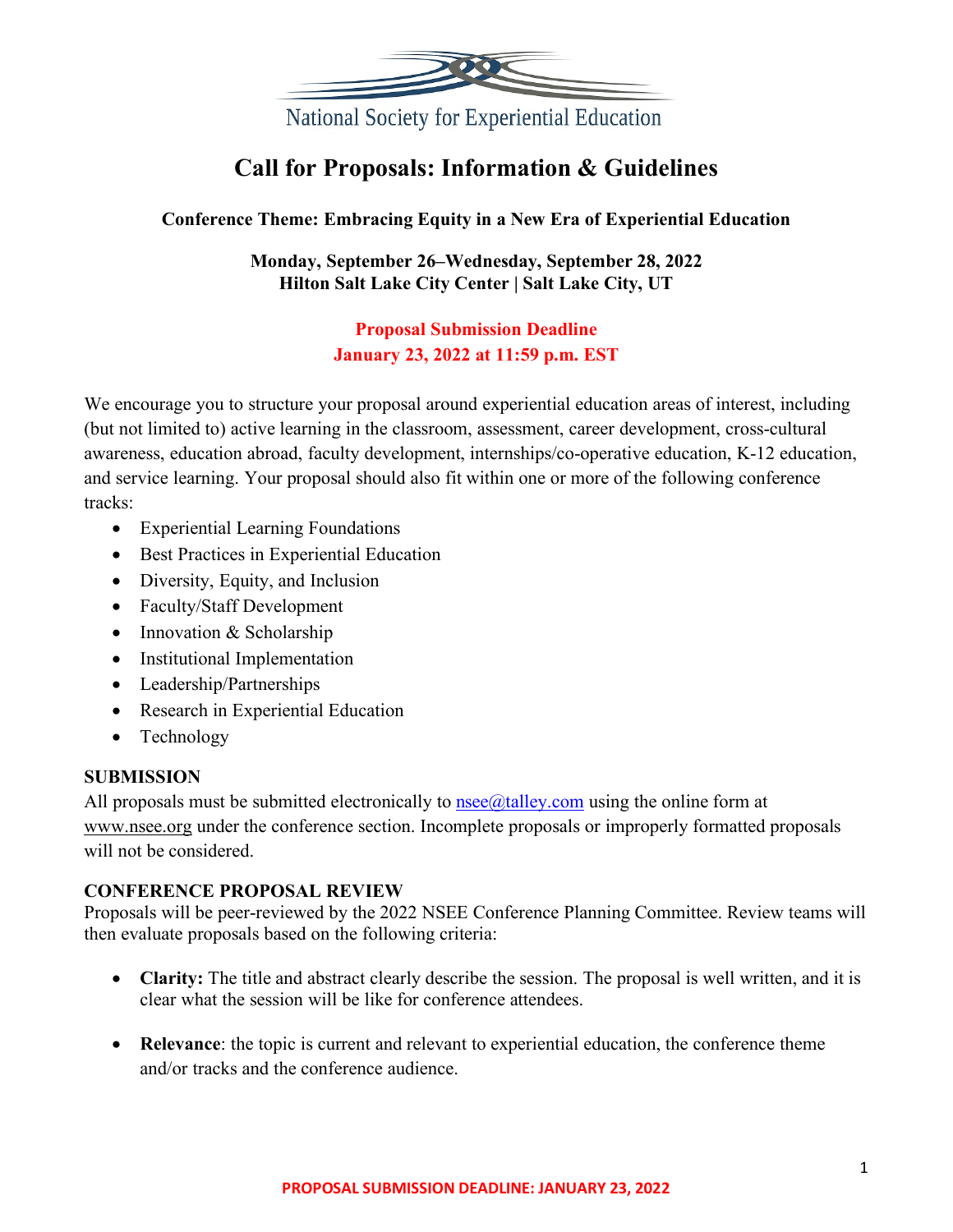- **Outcomes:** Outcomes are clear, specific, and relevant.
- **Interactivity(Sessions and Roundtables Only):** Activities, deliverables, and take-aways are clearly stated and appropriate for the proposed session type (i.e., interactive session, roundtable discussion).
- **Engagement (PechaKucha Only):** Strategies for engaging the audience (i.e., hok, humor, etc.) to capture and keep the audience's attention throughout the PechaKucha presentation.

#### **FORMAT**

Presenters are requested to provide their preferred presentation format on the application form. Since a limited number of session and roundtable spaces are available, all requests will be taken into consideration, but preferences cannot be guaranteed. Submission of a proposal constitutes your willingness to accept and abide by the final decision of the Conference Committee.

**Sessions** are 60-minute interactive presentations followed by discussion and questions. Preference will be given to sessions that actively engage participants and reflect a depth and breadth of experience. Please articulate clearly in your proposal how you plant to actively engage the audience.

**Roundtables** are two, 25-minute interactive discussions (within a 60-minute timeslot), held at roundtables and led by the presenter(s). Presenters will give the same presentation twice within the 60 minutes. After 25 minutes of presentation, attendees will be asked to select another table and topic. The sessions are informal in nature and are intended to promote insights and conversation among participants. Roundtables normally accommodate no more than 8 to 10 people. Multiple roundtables will be conducted in the same room. Please articulate clearly in your proposal how you plan to actively engage the audience.

**PechaKucha** presentations are fast-paced, multiple speaker formats in which each presenter has 20 slides presented for 20 seconds each for a total presentation length of six minutes and 40 seconds. See <https://www.pechakucha.com/> for additional information. Although the PechaKucha model is designed to be a fast-paced presentation, there are still ways to engage the audience. Please articulate clearly in your proposal how you plan to capture the audience's attention and engage them in your presentation.

#### **NOTIFICATION**

Applicants will be notified of the status of their proposal no later than April 30, 2022. If a proposal has multiple presenters, written correspondence will **be sent only to the primary contact.** It is the responsibility of the primary contact to disseminate all information regarding the proposal to all presenters.

#### **ABSTRACT PUBLICATION**

The abstract submitted in the template section of the Proposal Application may be used by NSEE to promote the Annual Conference. NSEE reserves the right to edit abstracts for publication in the conference program and advertising materials.

#### **PRESENTATION POSTING OPTION**

Presenters have the option to submit an electronic copy of their presentation and/or handout materials which will be posted on the conference website.